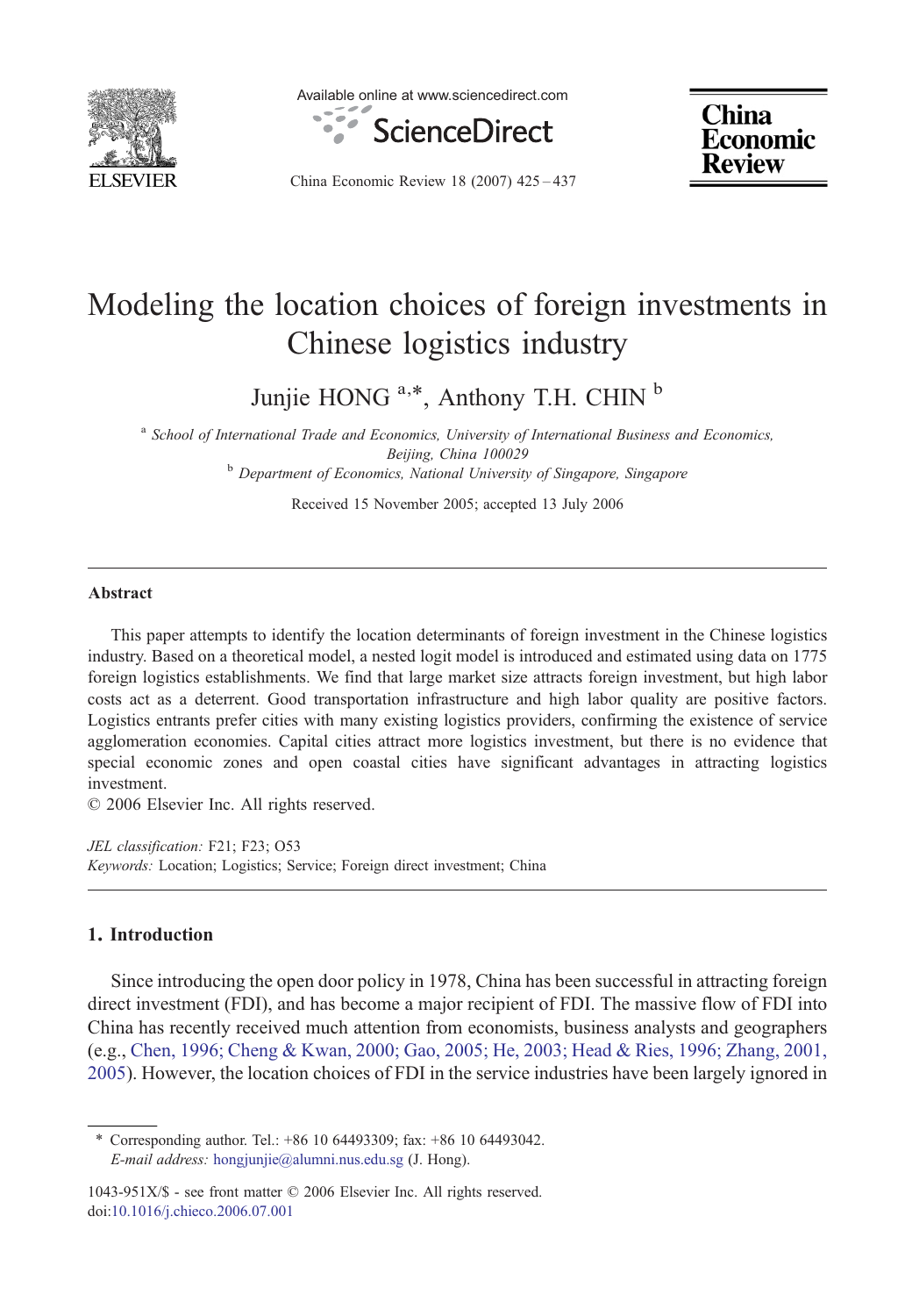the existing literature. This paper studies the location behavior of FDI in the Chinese logistics industry. As economic and market globalization deepens, logistics, managing the material flow from raw materials to end customers, has emerged as a critical aspect of rapid internationalization [\(Oum & Park, 2004](#page--1-0)). Although the Chinese logistics market is still in its infancy, tremendous opportunities in the market have attracted significant attention from both domestic and foreign investors ([Hong, Chin, & Liu, 2004\)](#page--1-0). It has been widely recognized as an important driving force for the national economy.

Prior to economic reform in China, the logistics market was dominated by several state-owned logistics enterprises. Since the economic reform of the late 1970s, the logistics industry has been transformed from an industry dominated by a few large state-owned enterprises to one consisting of many private-owned and foreign logistics providers. With the development of the Chinese economy, the logistics industry has entered a stage of fast growth since the 1990s. Logistics related spending in China amounted to RMB 240 billion in 2003<sup>1</sup>. Specialist logistics businesses<sup>2</sup> have flourished. Between 2001 and 2003, 70% of logistics service providers experienced a 30% annual increase in business [\(Bolton & Wei, 2003\)](#page--1-0). The promising market potential has encouraged many foreign investors to enter the market, including two thirds of the world's top 10 retailers and purchasing centers. At the same time, some Chinese cities (such as Shanghai, Tianjin and Shenzhen) are attempting to establish themselves as regional or international logistics hubs. For instance, the government has approved a plan to turn Shanghai into a logistics hub for East Asia. Attracting world-class logistics providers is a key challenge for those who aim to be logistics hubs ([Oum & Park, 2004\)](#page--1-0).

With the flow of foreign investments into the logistics industry and increasing competition between cities to establish themselves as logistics hubs, it is important to understand the inter-city location behavior of foreign logistics investments. Although there are a lot of studies on FDI location in the literature (e.g., [Chen, 1996; Cheng & Kwan, 2000; Coughlin, Terza, & Arromdee,](#page--1-0) [1991; Gao, 2005; Guimaraes, Figueiredo, & Woodward, 2000; He, 2003; Zhang, 2005\)](#page--1-0), most of them study manufacturing FDI. The research on location behavior of service FDI is just at the beginning (e.g., [Markusan, Rutherford, & Tarr, 2000; Tisdell & Wen, 1991](#page--1-0)), and only one study [\(Oum & Park, 2004\)](#page--1-0) examines the location of foreign investment in a logistics industry according to the best of our knowledge. Through a structured questionnaire-based survey, [Oum and Park](#page--1-0) [\(2004\)](#page--1-0) identified the main location determinants of multinational distribution centers as follows: market size, transport infrastructure, labor quality and government policies. The authors also concluded that at the moment, China was most likely to be a logistics hub in the Northeast Asian region due to its advantage in market size.

Hence, this research contributes to the existing literature by studying the location of FDI in a service industry in China, which has been largely ignored by previous studies. It uses precise information at the firm level, considering only foreign logistics investments. Based on an economic model that incorporates the characteristics of services, we will develop an econometric model and identify the location determinants of foreign logistics establishments. Some implications will be derived for policy makers at the end.

The remainder of this paper is organized as follows. Section 2 develops a theoretical model to study the inter-city location of logistics services. Section 3 introduces the data source and

<sup>&</sup>lt;sup>1</sup> Data source: Statistical Yearbook of China, 2004.<br><sup>2</sup> Specialist logistics businesses refer to logistics businesses (such as transport, warehousing, arrangement of freight transport) provided by specialist logistics firms.